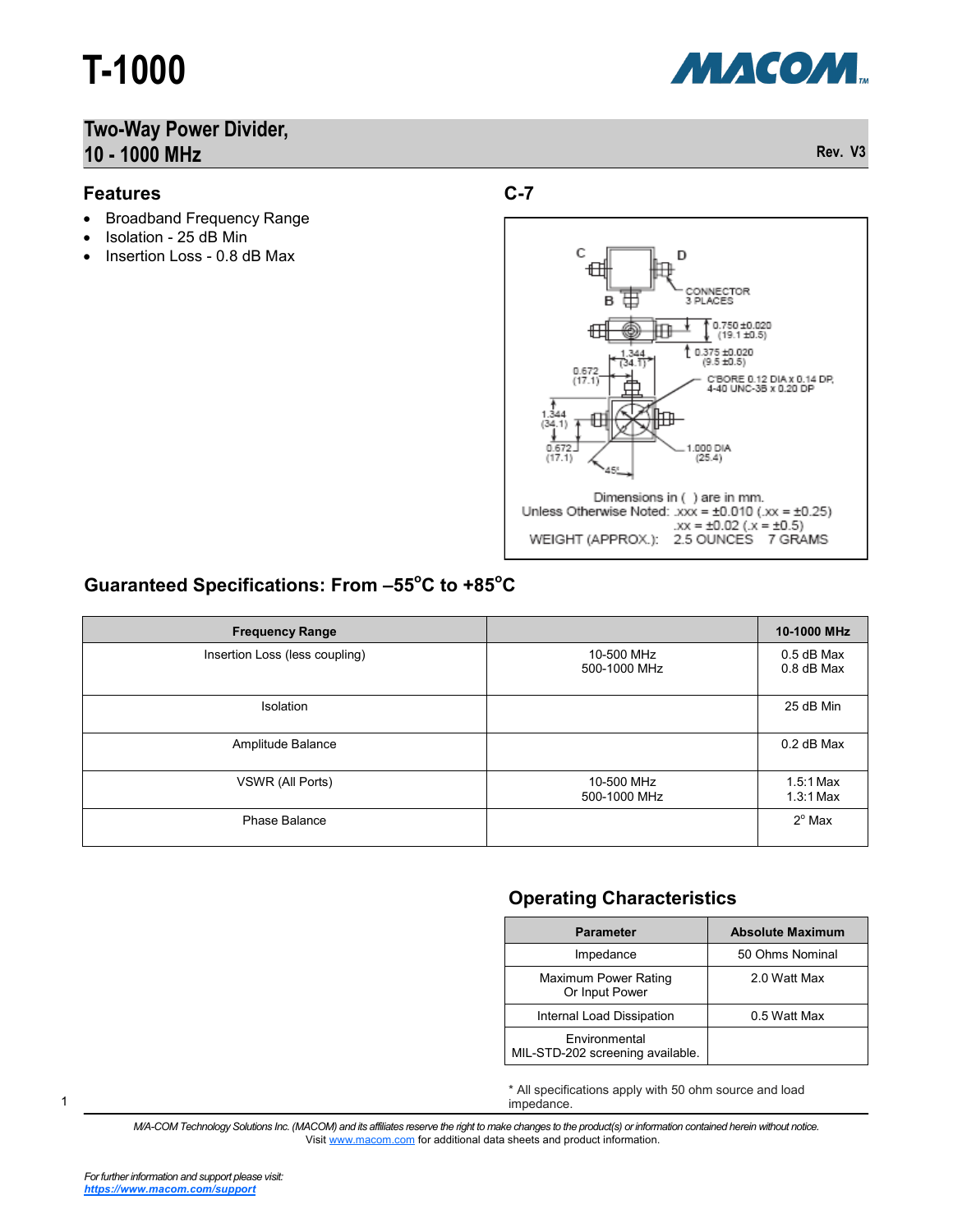## **T-1000**



#### **Two-Way Power Divider, 10 - 1000 MHz Rev. V3**

### **Typical Performance Curves**







#### **Ordering Information**

| <b>Part Number</b> | Package       |
|--------------------|---------------|
| <b>T-1000 BNC</b>  | Connector zed |
| T-1000 SMA         | Connector zed |
| <b>T-1000 TNC</b>  | Connector zed |
| T-1000 N           | Connector zed |

#### **Functional Diagram**



Figure 1. 2 Way, in-Phase (0") Power<br>Dividen/Summer, or ISO-T

2

*M/A-COM Technology Solutions Inc. (MACOM) and its affiliates reserve the right to make changes to the product(s) or information contained herein without notice.*  Visit [www.macom.com](http://www.macom.com/) for additional data sheets and product information.